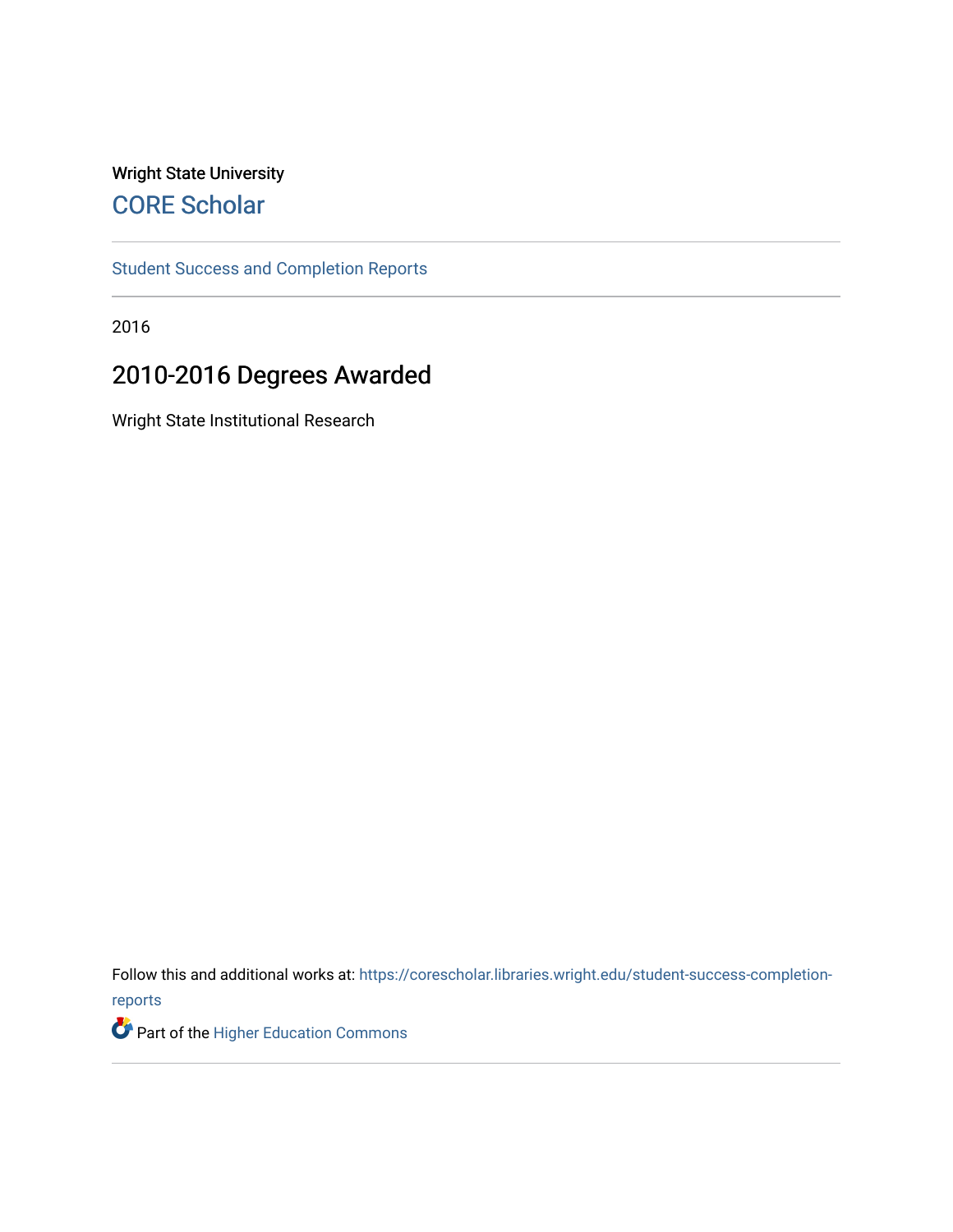### **Degrees Awarded by Award Category\***

*Fall 2012 was the first term on Semesters; Yearly data reported as degrees awarded Summer term through Spring term*

|                                                           | 2010-11        |                                      | 2011-12                  |                                      | 2012-13                        |                                      |                                | 2013-14                              |                                | 2014-15                    |                                | 2015-16        |  |
|-----------------------------------------------------------|----------------|--------------------------------------|--------------------------|--------------------------------------|--------------------------------|--------------------------------------|--------------------------------|--------------------------------------|--------------------------------|----------------------------|--------------------------------|----------------|--|
| <b>Associates Degrees</b>                                 | <u>No.</u>     | <u>%</u>                             | <u>No.</u>               | <u>%</u>                             | <u>No.</u>                     | <u>%</u>                             | <u>No.</u>                     | <u>%</u>                             | <u>No.</u>                     | <u>%</u>                   | <u>No.</u>                     | <u>%</u>       |  |
| Associate of Arts                                         | 10             | 15                                   | 18                       | 21                                   | 17                             | 19                                   | 8                              | 13                                   | 10                             | 15                         | 15                             | 25             |  |
| Associate of Applied Business                             | 30             | 45                                   | 40                       | 47                                   | 43                             | 48                                   | 27                             | 44                                   | 38                             | 56                         | 11                             | 18             |  |
| Associate of Science                                      | $\overline{7}$ | 10                                   | 8                        | 9                                    | 21                             | 24                                   | 21                             | 34                                   | 14                             | 21                         | 14                             | 23             |  |
| <b>Associate of Technical Studies</b>                     | 20             | 30                                   | 19                       | 22                                   | 8                              | 9                                    | 6                              | 10                                   | 6                              | 9                          | 20                             | 33             |  |
| <b>Total Associate Degrees</b>                            | 67             | $\overline{2}$                       | 85                       | $\overline{2}$                       | 89                             | $\overline{2}$                       | 62                             | $\overline{2}$                       | 68                             | $\overline{2}$             | 60                             | $\overline{1}$ |  |
|                                                           |                |                                      |                          |                                      |                                |                                      |                                |                                      |                                |                            |                                |                |  |
|                                                           | 2010-11        |                                      | 2011-12                  |                                      | 2012-13                        |                                      | 2013-14                        |                                      | 2014-15                        |                            | 2015-16                        |                |  |
| <b>Bachelor Degrees</b>                                   | <u>No.</u>     | <u>%</u>                             | <u>No.</u>               | <u>%</u>                             | <u>No.</u>                     | <u>%</u>                             | <u>No.</u>                     | <u>%</u>                             | <u>No.</u>                     | <u>%</u>                   | <u>No.</u>                     | $\frac{9}{6}$  |  |
| Raj Soin College of Business                              | 498            | 22                                   | 518                      | 19                                   | 481                            | 19                                   | 435                            | 18                                   | 453                            | 19                         | 352                            | 16             |  |
| College of Education & HS                                 | 413            | 18                                   | 472                      | 17                                   | 419                            | 16                                   | 375                            | 16                                   | 373                            | 16                         | 379                            | 17             |  |
| College of Engineering & Comp.Sci.                        | 190            | 8                                    | 233                      | 9                                    | 295                            | 12                                   | 257                            | 11                                   | 296                            | 12                         | 338                            | 15             |  |
| College of Liberal Arts                                   | 570            | 25                                   | 717                      | 26                                   | 620                            | 24                                   | 634                            | 27                                   | 630                            | 26                         | 598                            | 27             |  |
| College of Nursing & Health                               | 236            | 10                                   | 298                      | 11                                   | 261                            | 10                                   | 224                            | 9                                    | 199                            | 8                          | 140                            | 6              |  |
| College of Science & Math<br>Lake Campus**                | 326<br>59      | 14<br>3                              | 417<br>73                | 15<br>3                              | 394<br>79                      | 15<br>3                              | 365<br>84                      | 15<br>4                              | 361<br>88                      | 15<br>4                    | 344<br>67                      | 16<br>3        |  |
|                                                           |                |                                      |                          |                                      |                                |                                      |                                |                                      |                                |                            |                                |                |  |
| <b>Total Bachelor Degrees</b>                             | 2,292          | 60                                   | 2,728                    | 62                                   | 2,549                          | 63                                   | 2,374                          | 62                                   | 2,400                          | 61                         | 2,218                          | 55             |  |
|                                                           | 2010-11        |                                      | 2011-12                  |                                      | 2012-13                        |                                      | 2013-14                        |                                      | 2014-15                        |                            | 2015-16                        |                |  |
| <b>Master Degrees</b>                                     |                |                                      |                          |                                      |                                |                                      |                                |                                      |                                |                            |                                |                |  |
|                                                           | <u>No.</u>     | <u>%</u>                             | <u>No.</u>               | <u>%</u>                             | <u>No.</u>                     | <u>%</u>                             | <u>No.</u>                     | <u>%</u>                             | No.                            | <u>%</u>                   | <u>No.</u>                     | <u>%</u>       |  |
| Raj Soin College of Business<br>College of Education & HS | 254<br>491     | 20<br>38                             | 341<br>478               | 25<br>35                             | 290<br>381                     | 26<br>34                             | 248<br>255                     | 22<br>23                             | 201<br>256                     | 18<br>23                   | 240<br>243                     | 18<br>18       |  |
| College of Engineering & Comp.Sci.                        | 209            | 16                                   | 209                      | 15                                   | 131                            | 12                                   | 192                            | 17                                   | 381                            | 34                         | 479                            | 35             |  |
| College of Liberal Arts                                   | 83             | 7                                    | 122                      | 9                                    | 100                            | 9                                    | 91                             | 8                                    | 115                            | 10                         | 144                            | 11             |  |
| Boonshoft School of Medicine                              | 42             | 3                                    | 54                       | 4                                    | 51                             | 5                                    | 78                             | $\overline{7}$                       | 50                             | 4                          | 57                             | 4              |  |
| College of Nursing & Health                               | 67             | 5                                    | 85                       | 6                                    | 71                             | 6                                    | 70                             | 6                                    | 93                             | 8                          | 75                             | 5              |  |
| College of Science & Math                                 | 92             | $\overline{7}$                       | 78                       | 6                                    | 86                             | 8                                    | 85                             | 8                                    | 97                             | 9                          | 110                            | 8              |  |
| School of Professional Psychology                         | 36             | 3                                    | 3                        | 0                                    | 14                             | 1.2                                  | 17                             | 2                                    | 19                             | 2                          | 22                             | 2              |  |
| Lake Campus**                                             | 2              | 0.2                                  | 1                        | 0.1                                  | 1                              | 0.1                                  | $\overline{\phantom{a}}$       | $\overline{a}$                       | $\overline{a}$                 | $\overline{a}$             | $\overline{\phantom{a}}$       | $\overline{a}$ |  |
|                                                           |                |                                      |                          |                                      |                                |                                      |                                |                                      |                                |                            |                                |                |  |
| <b>Total Master Degrees</b>                               | 1,276          | 33                                   | 1,371                    | 31                                   | 1,125                          | 28                                   | 1,036                          | 27                                   | 1,212                          | 31                         | 1,370                          | 34             |  |
|                                                           |                |                                      |                          |                                      |                                |                                      |                                |                                      |                                |                            |                                |                |  |
|                                                           | 2010-11        |                                      | 2011-12                  |                                      | 2012-13                        |                                      | <u>2013-14</u>                 |                                      | <u>2014-15</u>                 |                            | 2015-16                        |                |  |
| <b>Doctoral Degrees</b>                                   | No.            | <u>%</u>                             | No.                      | $\frac{9}{6}$                        | No.                            | <u>%</u>                             | <u>No.</u>                     | <u>%</u>                             | No.                            | <u>%</u>                   | No.                            | $\frac{9}{6}$  |  |
| College of Education & HS                                 |                | $\overline{\phantom{a}}$             | $\overline{\phantom{a}}$ | $\overline{\phantom{a}}$             |                                |                                      |                                | $\blacksquare$                       |                                |                            | 1                              | 1              |  |
| College of Engineering & Comp.Sci.                        | 19             | 12                                   | 13                       | 9                                    | 24                             | 14                                   | 22                             | 12                                   | 16                             | 9                          | 29                             | 17             |  |
| College of Science & Math                                 | 14             | 9                                    | 12                       | 9                                    | 16                             | 9                                    | 20                             | 11                                   | 16                             | 9                          | 21                             | 13             |  |
| College of Nursing & Health                               | $\overline{2}$ | 1                                    | 1                        | 1                                    | 10                             | 6                                    | 6                              | 3                                    | 6                              | 3                          | 4                              | $\overline{2}$ |  |
| Boonshoft School of Medicine                              | 100            | 64                                   | 95                       | 68                                   | 106                            | 60                                   | 105                            | 59                                   | 94                             | 53                         | 99                             | 59             |  |
| School of Professional Psychology                         | 22             | 14                                   | 18                       | 13                                   | 21                             | 12                                   | 24                             | 14                                   | 26                             | 15                         | 14                             | 8              |  |
| <b>Total Doctoral Degrees</b>                             | 157            | 4                                    | 139                      | 3                                    | 177                            | 4                                    | 177                            | 5                                    | 158                            | 4                          | 168                            | 4              |  |
|                                                           | 2010-11        |                                      | 2011-12                  |                                      | 2012-13                        |                                      | 2013-14                        |                                      | 2014-15                        |                            | 2015-16                        |                |  |
| <b>Certificates</b>                                       | <u>No.</u>     |                                      | <u>No.</u>               |                                      | <u>No.</u>                     |                                      | <u>No.</u>                     |                                      | <u>No.</u>                     |                            | <u>No.</u>                     |                |  |
|                                                           |                | <u>%</u><br>$\overline{\phantom{a}}$ | $\frac{1}{2}$            | <u>%</u><br>$\overline{\phantom{a}}$ | $\overline{\phantom{a}}$       | <u>%</u><br>$\overline{\phantom{a}}$ | $\blacksquare$                 | <u>%</u><br>$\overline{\phantom{a}}$ | $\overline{\phantom{a}}$       | <u>%</u><br>$\blacksquare$ |                                | <u>%</u>       |  |
| Raj Soin College of Business<br>College of Education & HS | 7              | 18                                   | 4                        | 5                                    |                                | $\overline{\phantom{a}}$             | 46                             | 47                                   | 25                             | 26                         | 18<br>41                       | 9<br>22        |  |
| College of Engineering & Comp.Sci.                        | 7              | 18                                   | 10                       | 14                                   | 10                             | 10                                   | 19                             | 20                                   | 21                             | 22                         | 20                             | 11             |  |
| College of Liberal Arts                                   | 16             | 40                                   | 42                       | 57                                   | 50                             | 52                                   | 47                             | 48                                   | 19                             | 20                         | 47                             | 25             |  |
| Boonshoft School of Medicine                              | $\overline{2}$ | 5                                    | 2                        | 3                                    | 14                             | 14                                   | 28                             | 29                                   | 16                             | 16                         | 23                             | 12             |  |
| College of Nursing & Health                               | $\overline{7}$ | 18                                   | 14                       | 19                                   | 10                             | 10                                   | 6                              | 6                                    | 24                             | 25                         | 23                             | 12             |  |
| College of Science & Math                                 | $\overline{a}$ | $\overline{\phantom{a}}$             | ٠                        | $\blacksquare$<br>$\blacksquare$     | 12<br>$\overline{\phantom{a}}$ | 12<br>$\overline{a}$                 | 22<br>$\overline{\phantom{a}}$ | 23<br>$\overline{\phantom{a}}$       | 19                             | 20                         | 18<br>$\overline{\phantom{a}}$ | 9              |  |
| Lake Campus<br><b>Continuing Education</b>                | $\mathbf{1}$   | $\overline{\phantom{a}}$<br>3        | ٠<br>$\overline{2}$      | 3                                    | 1                              | 1                                    | $\overline{\phantom{a}}$       | $\overline{\phantom{a}}$             | $\mathbf{1}$<br>$\overline{a}$ | 1<br>$\blacksquare$        | $\overline{\phantom{a}}$       |                |  |
| <b>Total Certificates</b>                                 | 40             | 1                                    | 74                       | $\overline{2}$                       | 97                             | $\mathbf{2}$                         | 168                            | 4                                    | 125                            | 3                          | 190                            | 5              |  |
| <b>Grand Total Degrees Awarded</b>                        | 3,832          |                                      | 4,397                    |                                      | 4,037                          |                                      | 3,817                          |                                      | 3,963                          |                            | 4,006                          |                |  |

**\*Includes Dual Degrees & UG students with Second Majors**

**\*\*Started reporting Lake Campus Bachelors & Masters degrees in '09-10**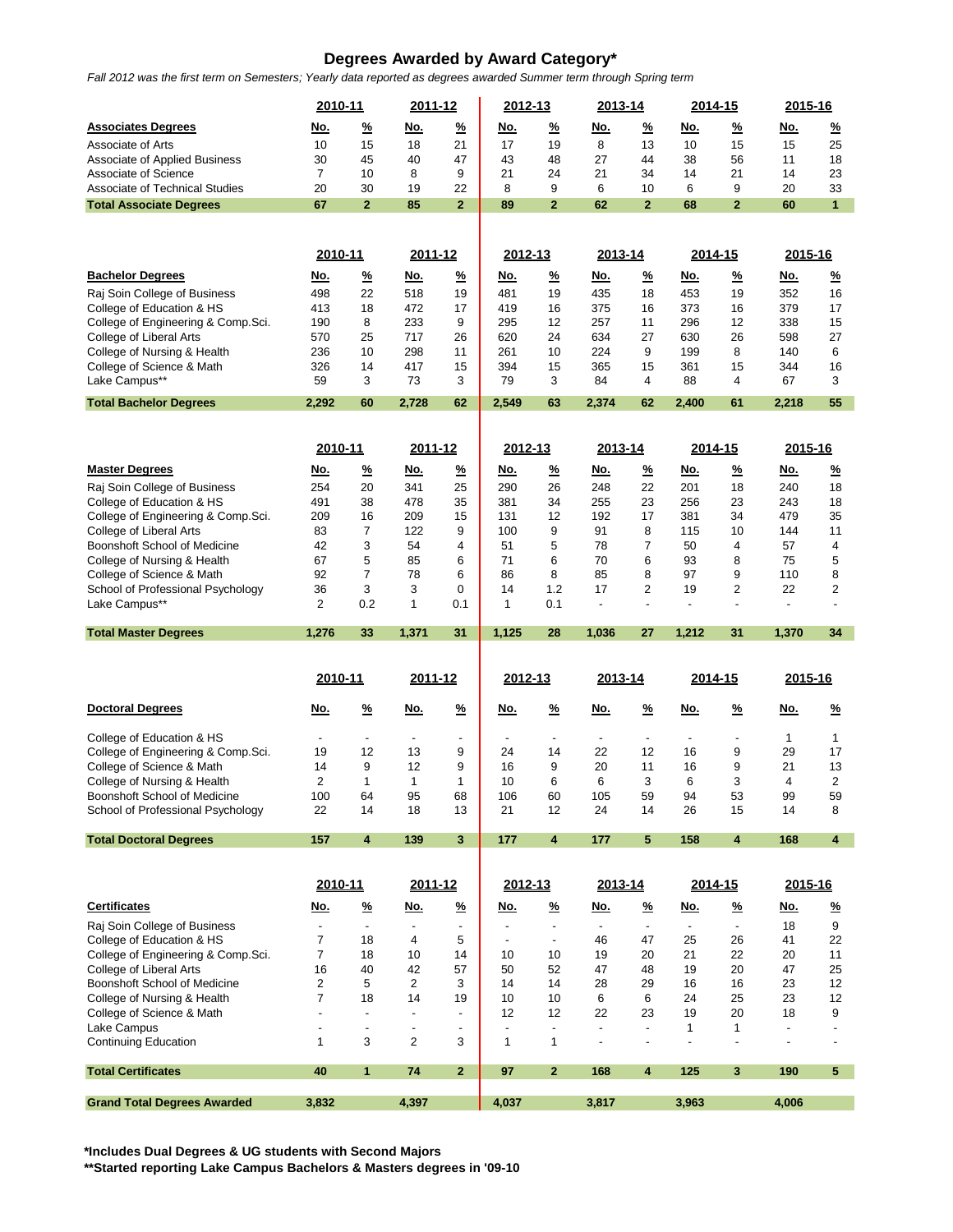|                                                        |                                                            | 2010-11         | 2011-12         | $2012 - 13$     | 2013-14           | 2014-15        | 2015-16         |
|--------------------------------------------------------|------------------------------------------------------------|-----------------|-----------------|-----------------|-------------------|----------------|-----------------|
| <b>Raj Soin College of Business</b>                    | Accountancy - BSB                                          | 108             | 127             | 97              | 90                | 89             | 98              |
|                                                        | Accountancy - MACC                                         | 18              | 21              | 17              | 16                | 23             | 17              |
|                                                        | <b>Business - MBA</b>                                      | 184             | 260             | 225             | 183               | 124            | 131             |
|                                                        | <b>Business Economics - BSB</b>                            | 8               | $\overline{9}$  | 8               | 6                 | $\overline{9}$ | $\overline{8}$  |
|                                                        | Finance - BSB                                              | 101             | 122             | 84              | $\overline{77}$   | 73             | $\overline{75}$ |
|                                                        | <b>Financial Services - BSB</b>                            | 20              | 10              | 11              | 6                 | 5              | $\overline{7}$  |
|                                                        | Human Resource Mgmt - BSB                                  | 32              | 34              | 36              | 39                | 46             | 49              |
|                                                        | <b>Information Systems - MIS</b>                           | $\overline{23}$ | 19              | 19              | $6\overline{6}$   | 24             | 8               |
|                                                        | <b>International Business - BSB</b>                        | $\overline{9}$  | 12              | 13              | $\overline{7}$    | 11             | 11              |
|                                                        | Logist Mgmt--Supply Chain - MS                             | 26              | 33              | 21              | 23                | 19             | 12              |
|                                                        | Management - BSB                                           | 78              | 95              | 100             | 86                | 97             | 73              |
|                                                        | Marketing - BSB                                            | 85              | 58              | 72              | 60                | 59             | 61              |
|                                                        | Mgmt Info Systems - BSB                                    | 49              | $\overline{37}$ | 41              | 45                | 46             | 33              |
|                                                        | Social + Applied Econ - MS                                 | $\overline{3}$  | 8               | $\overline{8}$  | 20                | 11             | 17              |
|                                                        | Supply Chain Management - BSB                              | 8               | 14              | 19              | 19                | 18             | 10              |
| <b>Raj Soin College of Business Total</b>              |                                                            | 752             | 859             | 771             | 683               | 654            | 610             |
|                                                        |                                                            |                 |                 |                 |                   |                |                 |
| <b>College of Education &amp; Human Services</b>       | Adolescent Young Adult - MED                               | $\overline{72}$ | 46              | 61              | 29                | 38             | 34              |
|                                                        | <b>Advanced Studies - MED</b>                              |                 |                 |                 | $\overline{4}$    | $\mathbf{1}$   |                 |
|                                                        | <b>Athletic Training - BS</b>                              | 11              | 19              | 10              | 18                | 17             | 15              |
|                                                        | Career, Tech, Adult Ed - BSED                              | $\mathbf{1}$    |                 |                 |                   | $\overline{1}$ | $\overline{1}$  |
|                                                        | Classroom Teacher - MA                                     | $\overline{2}$  | 3               | $\overline{4}$  | 3                 |                |                 |
|                                                        | Classroom Teacher - MED                                    | 145             | 131             | 89              | $\overline{7}$    | 3              | $\overline{4}$  |
|                                                        | Counseling - MS                                            | 31              | 38              | 51              | 42                | 35             | 32              |
|                                                        | Early Childhood Ed - BSED                                  | 55              | 64              | 56              | 61                | 33             | 41              |
|                                                        | Education Leadership - MA                                  | $\overline{4}$  | 3               |                 | $\overline{2}$    | $\mathbf{1}$   | 3               |
|                                                        | <b>Education Leadership - MED</b>                          | 144             | 159             | 61              | 40                | 46             | 28              |
|                                                        | <b>Education Specialist - EDS</b>                          |                 |                 |                 |                   | 5              | 8               |
|                                                        | Educational Technology - MED                               |                 |                 | $\mathbf{1}$    | $\overline{2}$    | 6              | $\overline{7}$  |
|                                                        | Instrl Dsgn Online Lrn1 - Cert                             |                 |                 |                 | 33                | 16             | 17              |
|                                                        | Instrl Dsgn Online Lrn2 - Cert                             |                 |                 |                 |                   |                | 6               |
|                                                        | Intervention Specialist - MED                              |                 |                 | $\mathbf{1}$    | 32                | 43             | 32              |
|                                                        | Leadership Development - MS                                | 10              | 9               | 13              | 8                 | 11             | 11              |
|                                                        | Library/Media - MED                                        |                 |                 |                 | $\overline{2}$    |                |                 |
|                                                        | Middle Childhood - MED                                     | 41              | 52              | 58              | 30                | 34             | 34              |
|                                                        | Middle Childhood Ed - BSED                                 | 70              | 94              | 50              | 54                | 65             | 53              |
|                                                        | Middle Childhood IS - BSED                                 |                 |                 |                 | 8                 | $\overline{2}$ |                 |
|                                                        | Multi-Age - MED                                            | 19              | $\overline{7}$  | 12              | $\overline{9}$    | $\overline{5}$ |                 |
|                                                        | Organiz Leadership - BS                                    | 214             | 213             | 232             | 156               | 167            | 172             |
|                                                        | Organizational Studies - EDD                               |                 |                 |                 |                   |                | $\mathbf{1}$    |
|                                                        | Physical Education - BSED                                  | 16              | 25              | $\overline{22}$ | 10                | 6              | 8               |
|                                                        | Pre-Kinder Interv Spec - End                               |                 |                 | $\mathbf{1}$    |                   |                |                 |
|                                                        | Principalship - MED                                        |                 |                 |                 | $\overline{1}$    | 15             | 22              |
|                                                        | Public Health Education - BSED                             |                 |                 |                 |                   | $\overline{2}$ |                 |
|                                                        | Reading - MED                                              |                 |                 |                 | 9                 | 6              | 18              |
|                                                        | Reading Education - End<br>Rehabilitation Counseling - MRC | $\overline{8}$  | 10              | 9               | $\mathbf{1}$<br>6 | $\overline{2}$ | $\overline{7}$  |
|                                                        | <b>Rehabilitation Services - BS</b>                        | 42              | 44              | 44              | 47                | 43             | 46              |
|                                                        | School Counseling - MED                                    | 17              | 20              | 20              | 27                | $\overline{7}$ | 11              |
|                                                        | Sign Language Interpreter - BS                             | $\overline{4}$  | 13              | $\overline{a}$  | 6                 | 5              | 3               |
|                                                        | Sport Management - MA                                      |                 |                 |                 | 2                 | 3              |                 |
|                                                        | Sports Management - Cert                                   | $\overline{7}$  | $\overline{4}$  |                 | 12                | $\overline{4}$ | 9               |
|                                                        | Sports Science - BSED                                      |                 |                 | $\overline{2}$  | 15                | 32             | 31              |
|                                                        | Teacher Leader - End                                       |                 |                 |                 |                   |                | $\mathbf{1}$    |
|                                                        | Wellness Studies - BSED                                    |                 |                 | $\mathbf{1}$    |                   |                | $\overline{2}$  |
| <b>College of Education &amp; Human Services Total</b> |                                                            | 913             | 954             | 800             | 676               | 654            | 664             |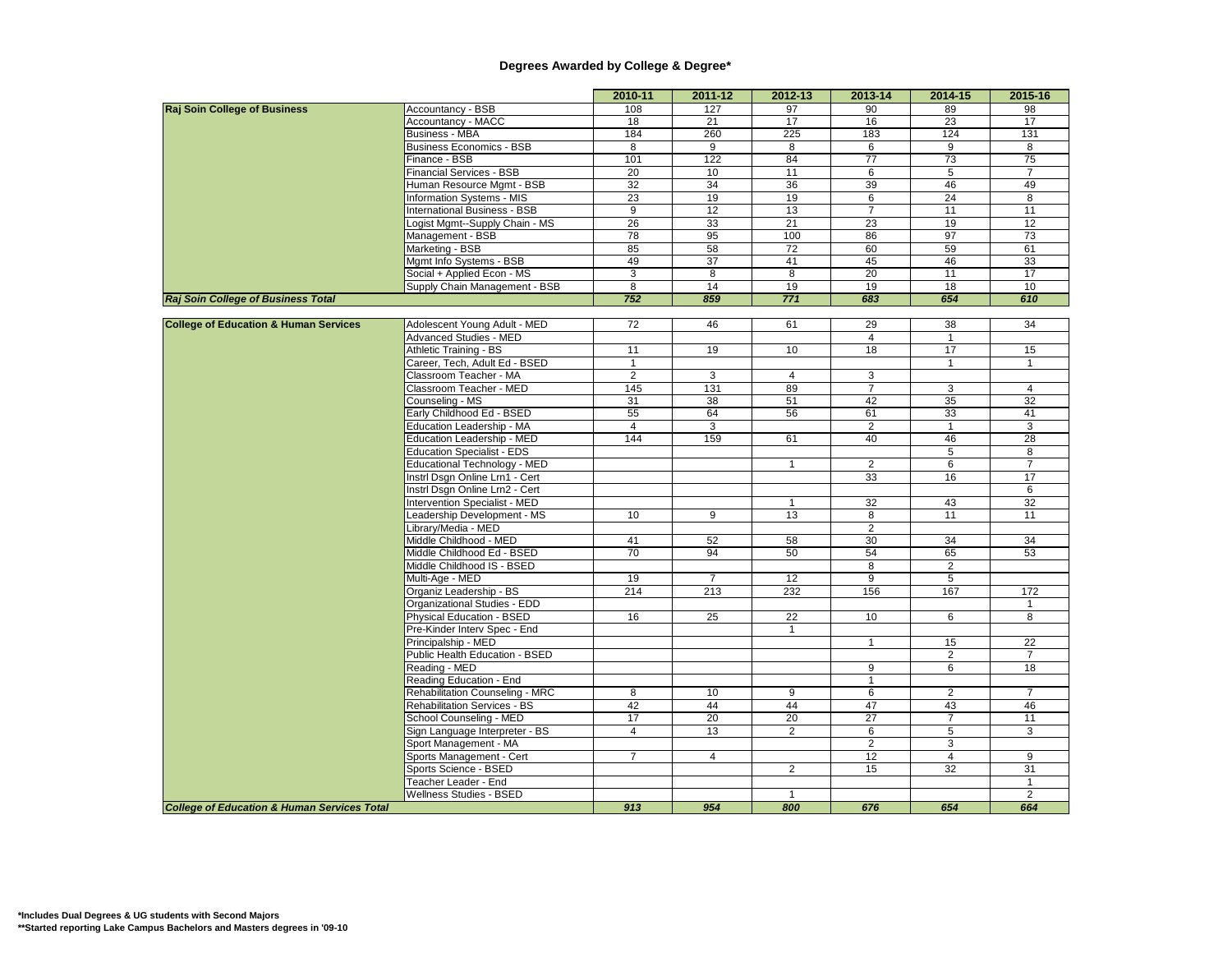|                                                            |                                                | 2010-11                 | 2011-12         | 2012-13         | 2013-14         | 2014-15         | 2015-16                 |
|------------------------------------------------------------|------------------------------------------------|-------------------------|-----------------|-----------------|-----------------|-----------------|-------------------------|
| <b>College of Engineering &amp; Computer Science</b>       | Big and Smart Data - Cert                      |                         |                 |                 |                 | 3               | 4                       |
|                                                            | <b>Biomedical Engineering - BSBE</b>           | 26                      | 43              | 30              | 37              | 58              | 51                      |
|                                                            | <b>Biomedical Engineering - MSBME</b>          | 23                      | $\overline{22}$ | $\overline{17}$ | 21              | 22              | 32                      |
|                                                            | <b>Computer Engineering - BSCE</b>             | 14                      | 17              | 31              | 28              | 35              | 31                      |
|                                                            | Computer Engineering - MSCE                    | 14                      | 10              | 11              | 11              | 17              | 35                      |
|                                                            | Computer Sci + Engineer - PHD                  | 8                       | $\overline{2}$  | $\overline{7}$  | 6               | $\overline{7}$  | 15                      |
|                                                            | Computer Science - BACS                        | 11                      | 9               | 12              | 11              | 16              | 17                      |
|                                                            | Computer Science - BSCS                        | 41                      | 46              | 53              | 49              | 31              | 55                      |
|                                                            | Computer Science - MS                          | 14                      | $\overline{27}$ | 10              | 13              | 41              | 103                     |
|                                                            | Cyber Security - MSCS                          |                         |                 |                 |                 |                 | 5                       |
|                                                            | <b>Cyber Security Analytics -Cert</b>          |                         |                 |                 |                 | 8               | 10                      |
|                                                            | Egr Innov and Entrprnship-MEIE                 | $\overline{2}$          | $\overline{7}$  | 5               | 5               | $6\overline{6}$ | $\overline{4}$          |
|                                                            | <b>Electrical Engineering - BSEE</b>           | $\overline{32}$         | 32              | 50              | 44              | 46              | 65                      |
|                                                            | <b>Electrical Engineering - MSEE</b>           | 93                      | 90              | 49              | 80              | 244             | 217                     |
|                                                            | Engineering - PHD                              | 11                      | 11              | 17              | 16              | 9               | 14                      |
|                                                            | <b>Engineering Physics-BSEP</b>                | 4                       |                 | 5               | $\overline{7}$  | $\mathbf{1}$    |                         |
|                                                            | Ind + Hum Factors Egr - MSIHE                  | $\overline{27}$         | 19              | 18              | 26              | 22              | 35                      |
|                                                            | ndustr + Systems Egr - BSISE                   | $\overline{9}$          | 12              | 13              | $\overline{9}$  | $\overline{9}$  | $\overline{26}$         |
|                                                            | Innov & Entrepreneurship-Cert                  |                         |                 |                 |                 |                 | $\mathbf{1}$            |
|                                                            | Lean Ergo for Mfg & Hlth -Cert                 | $\overline{7}$          | 10              | 10              | 19              | 10              | 5                       |
|                                                            | Materials Sci + Egr - BSMSE                    | 6                       | $\overline{9}$  | $\overline{3}$  | $\overline{5}$  | $\overline{8}$  | 5                       |
|                                                            | Materials Sci + Egr - MSMSE                    | $6\overline{6}$         | 6               | 3               | 3               | $\overline{7}$  | 4                       |
|                                                            | Mech Engineering - BSME                        | 47                      | 65              | 98              | 67              | 92              | 92                      |
|                                                            | Mech Engineering - MSME                        | 25                      | 23              | 14              | 28              | 18              | 34                      |
|                                                            | Renewable & Clean Energy-MSRCE                 | $\overline{5}$          | 5               | $\overline{4}$  | $\overline{5}$  | $\overline{4}$  | 6                       |
| <b>College of Engineering &amp; Computer Science Total</b> |                                                | 425                     | 465             | 460             | 490             | 714             | 866                     |
|                                                            |                                                |                         |                 |                 |                 |                 |                         |
| <b>College of Liberal Arts</b>                             | Acting - BFA<br>Afr Am Stud in Gend Exp - Cert | 17                      | 20              | 17              | 13              | 20              | 20                      |
|                                                            | African Afri/Amer Studies - BA                 | $\mathbf{1}$            | 3               | $\mathbf{1}$    | $\overline{4}$  | $\overline{2}$  |                         |
|                                                            | American Humanics - Cert                       |                         |                 | $\overline{8}$  |                 |                 |                         |
|                                                            | Anthropology - BA                              | 8                       |                 | 9               | 6               | 12              | 9                       |
|                                                            | Applied Behavioral Science-MA                  | 13                      | 13<br>10        | 15              | 12              | 10              | 6                       |
|                                                            | Arch Admin + Rcrds Mgmt - Cert                 |                         |                 |                 |                 |                 | 1                       |
|                                                            | Art - BA                                       | $\overline{2}$          | 5               | $5\overline{)}$ | 2               | $\overline{2}$  | $\overline{2}$          |
|                                                            | Art - BFA                                      | $\overline{28}$         | 46              | $\overline{38}$ | 33              | $\overline{28}$ | 31                      |
|                                                            | Art History - BA                               | 4                       | 3               | 5               | $\sqrt{2}$      | 3               | $\mathbf{1}$            |
|                                                            | <b>Classical Humanities - BA</b>               | $\mathbf{1}$            | $\overline{4}$  | $\mathbf{1}$    | $\overline{2}$  | $\overline{5}$  | $\overline{2}$          |
|                                                            | Communication Studies - BA                     | 14                      | 15              | $\overline{21}$ | $\overline{27}$ | $\overline{28}$ | 45                      |
|                                                            | Crime and Justice Studies - BA                 | 58                      | 49              | 67              | 74              | 71              | 51                      |
|                                                            | Dance - BFA                                    | 3                       | 8               | 8               | 8               | 8               | 13                      |
|                                                            | Design/Technology - BFA                        | 5                       | 8               | 8               | 8               | 8               | 12                      |
|                                                            | Economics - BA                                 | 11                      | 5               | 6               | 3               | 3               | $\overline{7}$          |
|                                                            | English - BA                                   | 63                      | 62              | 55              | 61              | 58              | 58                      |
|                                                            | English - MA                                   | 20                      | 29              | 20              | 21              | 21              | 25                      |
|                                                            | English: Lang Arts Ed - BA                     | 24                      | 29              | 17              | 26              | 18              | 18                      |
|                                                            | French - BA                                    | 5                       | 10              | 10              | 9               | 8               | 14                      |
|                                                            | Geographic Info Sci - UG - Cert                | 3                       | 2               | 3               | 4               | $\mathbf{1}$    | $\overline{7}$          |
|                                                            | Geographic Info Sci - GR - Cert                |                         |                 | $\overline{1}$  |                 |                 | $\overline{2}$          |
|                                                            | Geography - BA                                 |                         | $\mathbf{1}$    |                 | $\mathbf{1}$    | $\mathbf{1}$    | $\overline{\mathbf{c}}$ |
|                                                            | Geography - BS                                 | 4                       | 5               | $\overline{7}$  | 6               | $\overline{4}$  | $\overline{7}$          |
|                                                            | German - BA                                    | $\overline{\mathbf{4}}$ | $\overline{2}$  |                 | 3               |                 | 3                       |
|                                                            | Gerontology - UG - Cert                        | $5\overline{)}$         | $\overline{4}$  | 10              | $\overline{4}$  |                 | $\overline{7}$          |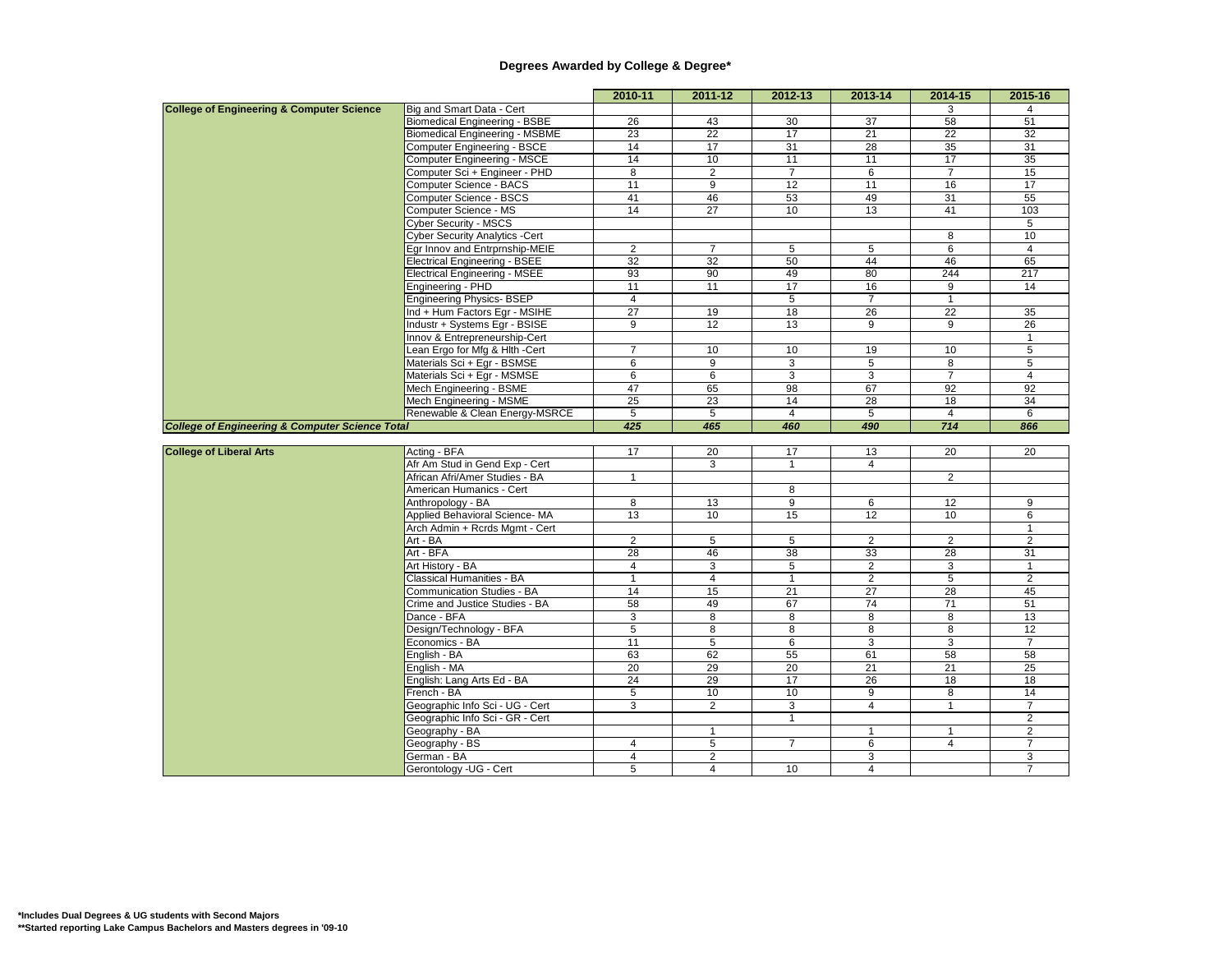|                                        |                                  | 2010-11        | 2011-12         | 2012-13         | 2013-14          | 2014-15        | 2015-16        |
|----------------------------------------|----------------------------------|----------------|-----------------|-----------------|------------------|----------------|----------------|
| <b>College of Liberal Arts, cont'd</b> | History - BA                     | 18             | 45              | 30              | 34               | 29             | 21             |
|                                        | History - MA                     | 13             | 27              | 12              | 19               | 17             | 18             |
|                                        | Humanities - MH                  | 5              | 9               | 8               | $\overline{7}$   | 8              | 3              |
|                                        | International Studies - BA       | 16             | 30              | 29              | 30               | 32             | 24             |
|                                        | Internatnl+Comparatve Polit-MA   | $\overline{5}$ | 5               | 12              | 10               | 5              | 9              |
|                                        | Latin - BA                       | $\overline{2}$ |                 |                 | $\mathbf{1}$     |                |                |
|                                        | Liberal Studies - BA             | 28             | 46              | 40              | 38               | 43             | 37             |
|                                        | Mass Communication - BA          | 62             | 64              | 45              | 42               | 44             | 29             |
|                                        | Modern Languages - BA            | 4              | 3               | $\mathbf{1}$    | $\mathbf{1}$     |                |                |
|                                        | Motion Pictures - BA             | $\overline{2}$ | 8               | 8               | $\overline{4}$   | $\overline{2}$ | $\mathbf{1}$   |
|                                        | Motion Pictures - BFA            | $\overline{7}$ | 8               | 6               | 9                | 9              | 9              |
|                                        | Museum Studies - Cert            | $\mathbf{1}$   | $\mathbf{1}$    |                 |                  | $\overline{1}$ |                |
|                                        | Music - BA                       | $\overline{4}$ | $\overline{4}$  | $\overline{2}$  | 2                | 5              | 2              |
|                                        | Music: Performance - BM          | $\overline{4}$ | $\overline{7}$  | 6               | 10               | 9              | 8              |
|                                        | Music - MM                       | 6              | $\overline{7}$  | $\overline{7}$  | 5                | 11             | 8              |
|                                        | Music Education - BM             | 12             | $\overline{21}$ | 9               | 17               | 11             | 15             |
|                                        | Music History + Lit - BM         |                |                 |                 | $\overline{1}$   |                |                |
|                                        | Nonprofit Administration-Cert    |                |                 |                 |                  |                | 11             |
|                                        | Organiz Communication - BA       | 13             | 6               |                 |                  |                |                |
|                                        | Philosophy - BA                  | 9              | $\overline{2}$  | $\mathbf{1}$    | 5                | 8              | 5              |
|                                        | Political Science - BA           | 40             | 48              | 47              | 32               | 39             | 47             |
|                                        | Public + Soc Svc Trans - Cert    | $\mathbf{1}$   | 2               | $\mathbf{1}$    |                  | $\mathbf{1}$   |                |
|                                        | Public Administration - MPA      | 21             | 35              | 26              | 12               | 26             | 30             |
|                                        | Religion - BA                    | $\overline{2}$ | 6               | $\overline{5}$  | $\overline{5}$   | $\overline{4}$ | $\overline{4}$ |
|                                        | Selected Studies - BFA           |                | $\overline{2}$  |                 |                  |                |                |
|                                        | Social Science Education - BA    | 18             | 28              | 13              | 13               | 14             | 12             |
|                                        | Social Work - BA                 | 30             | 39              | 47              | 41               | 47             | 53             |
|                                        | Sociology - BA                   | 24             | 36              | 21              | 32               | 34             | 25             |
|                                        | Spanish - BA                     | 11             | 18              | 15              | 24               | 10             | 13             |
|                                        | Tech/Pro Writing - UG - Cert     |                |                 |                 |                  |                | $\overline{2}$ |
|                                        | Tech/Pro Writing - GR - Cert     |                | $\overline{4}$  | $\mathbf{1}$    | $\overline{4}$   | 3              |                |
|                                        | <b>TEFL - Cert</b>               | 3              | 18              | $\overline{11}$ | 12               | 8              | 6              |
|                                        | TESOL - Cert                     | $\overline{2}$ | $\overline{4}$  | $\overline{7}$  | 3                | 3              | 2              |
|                                        | Theatre Studies - BA             | 6              | 3               | $\overline{4}$  | $\overline{7}$   | 6              | $\overline{7}$ |
|                                        | Urban Affairs - BA               | 5              | $\overline{2}$  | $\overline{4}$  | $\overline{1}$   |                | 6              |
|                                        | Urban Affairs - BS               | 3              | 5               | 9               | $\mathbf{1}$     |                | 2              |
|                                        | Wmn, Gndr, Sexuality Std-UG-Cert |                |                 |                 |                  |                |                |
|                                        | Wmn, Gndr, Sexuality Std-GR-Cert |                |                 |                 |                  |                | 6              |
|                                        | Women's Studies - BA             | $\mathbf{1}$   | $\mathbf{1}$    | $\overline{4}$  |                  | 3              | 2              |
|                                        | Women's Studies - Cert           | $\mathbf{1}$   | $\overline{4}$  | $\overline{7}$  | 16               | $\overline{2}$ |                |
|                                        | WSU-MU Social Work - MA          |                |                 |                 | 5                | 17             | 26             |
| <b>College of Liberal Arts Total</b>   |                                  | 672            | 881             | 770             | $\overline{772}$ | 764            | 789            |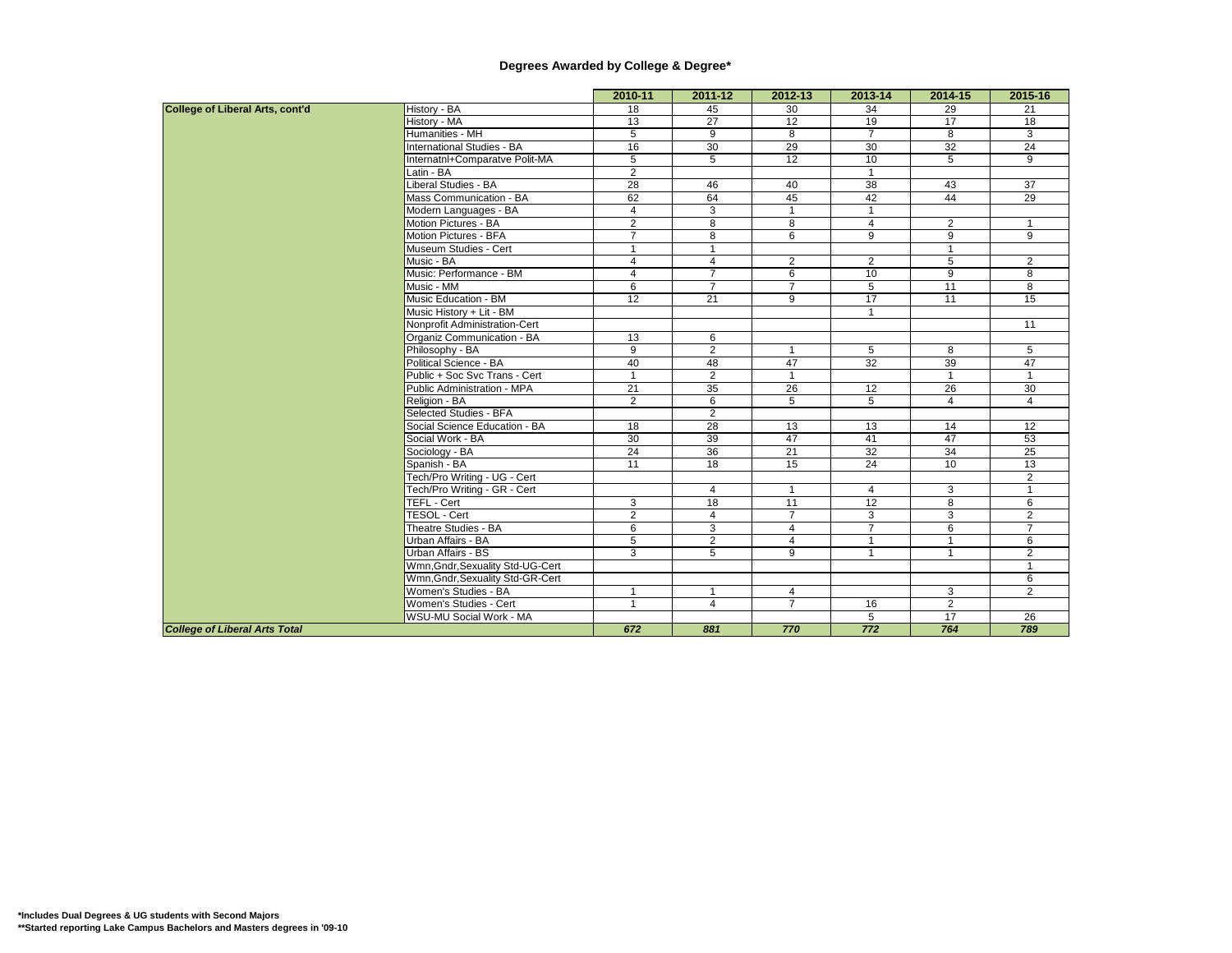|                                              |                                                               | 2010-11         | 2011-12              | $2012 - 13$     | $2013 - 14$     | 2014-15         | 2015-16         |
|----------------------------------------------|---------------------------------------------------------------|-----------------|----------------------|-----------------|-----------------|-----------------|-----------------|
| Lake Campus Degrees**                        | <b>Biological Sciences - AS</b>                               |                 |                      |                 | $\overline{1}$  |                 |                 |
|                                              | <b>Business - AS</b>                                          | $\overline{7}$  | 6                    | 18              | $\overline{20}$ | 12              | 13              |
|                                              | Chemistry - AS                                                |                 | $\mathbf{1}$         | $\mathbf{1}$    |                 |                 |                 |
|                                              | Classroom Teacher - MED                                       |                 |                      | $\overline{1}$  |                 |                 |                 |
|                                              | Communication - AA                                            | $\overline{2}$  | $\mathbf{1}$         | $\overline{2}$  |                 | $\overline{2}$  | $\overline{4}$  |
|                                              | Computer Science - BSCS                                       |                 |                      | $\mathbf{1}$    |                 |                 |                 |
|                                              | Crime and Justice Studies - BA                                | $\mathbf{1}$    | $\overline{4}$       | $\overline{4}$  | $\overline{3}$  | 6               | $\overline{4}$  |
|                                              | Early Childhood Ed - BSED                                     | 11              | 15                   | 11              | 19              | 16              | 12              |
|                                              | Earth and Environmental Sci-AS                                |                 | $\mathbf{1}$         | $\mathbf{1}$    |                 | $\overline{2}$  | $\mathbf{1}$    |
|                                              | Earth Science - MST                                           |                 | $\mathbf{1}$         |                 |                 |                 |                 |
|                                              | <b>Electrical Engineering - BSEE</b>                          |                 |                      |                 | $\mathbf{1}$    |                 |                 |
|                                              | English - BA                                                  | $\mathbf{1}$    | $\mathbf{1}$         | $\mathbf{1}$    | $\overline{2}$  | 3               | $\mathbf{1}$    |
|                                              | Financial Mgmt Technology - AAB                               | $\mathbf{1}$    |                      |                 |                 |                 |                 |
|                                              | Food Systems Management - Cert                                |                 |                      |                 |                 | $\mathbf{1}$    |                 |
|                                              | General Business - BSB                                        |                 |                      |                 |                 |                 | 4               |
|                                              | Graphic Dsgn & Vis Media-AAB                                  |                 |                      | 12              | 9               | 8               | $\overline{2}$  |
|                                              | History - AA                                                  |                 | 4                    | $\mathbf{1}$    |                 | $\mathbf{1}$    |                 |
|                                              | Information Technology - AAB                                  | 13              | 12                   | 5               |                 |                 |                 |
|                                              | Liberal Studies - AA                                          | $\mathbf{1}$    | $\overline{2}$       | $\mathbf{1}$    | $\mathbf{1}$    | 3               | $\overline{2}$  |
|                                              | Liberal Studies - BA                                          | $\mathbf{1}$    | 3                    | $\overline{2}$  | 3               | 3               |                 |
|                                              | Mech Engineering - BSME                                       | 10              |                      | 10              | 6               | 15              | 15              |
|                                              | Middle Childhood Ed - BSED<br><b>Nursing Completion - BSN</b> |                 | $\overline{4}$<br>11 |                 | 14              | $\overline{7}$  | $\overline{5}$  |
|                                              |                                                               | 5<br>16         | 28                   | 9<br>26         | 5<br>18         | 30              | 2<br>9          |
|                                              | Office Info Systems - AAB<br>Organiz Leadership - BS          | 27              | 34                   | 34              | 22              | 24              | 9               |
|                                              | Psychology - AA                                               | $5\overline{)}$ | $5\overline{)}$      | $\overline{4}$  | 3               | 3               | $\overline{4}$  |
|                                              | Psychology - BA                                               |                 |                      |                 |                 |                 | $\mathbf{1}$    |
|                                              | Social Science Education - BA                                 |                 |                      |                 | $\mathbf{1}$    |                 |                 |
|                                              | Social Work - AA                                              | $\mathbf{1}$    | 6                    | 8               | $\overline{4}$  | $\mathbf{1}$    | 5               |
|                                              | Social Work - BA                                              |                 | $\mathbf{1}$         | $\mathbf{1}$    | $\mathbf{1}$    |                 |                 |
|                                              | Sociology - AA                                                | $\mathbf{1}$    |                      | 1               |                 |                 |                 |
|                                              | Technical & App Studies - BTAS                                |                 |                      | 6               | $\overline{7}$  | 14              | 14              |
|                                              | <b>Technical Study - ATS</b>                                  | 20              | 19                   | 8               | 6               | 6               | $\overline{20}$ |
| <b>Lake Campus Degrees Total</b>             |                                                               | 123             | 159                  | 169             | 146             | 157             | 127             |
|                                              |                                                               |                 |                      |                 |                 |                 |                 |
| <b>Boonshoft School of Medicine</b>          | Aerospace Medicine - MS                                       | $\overline{4}$  | 9                    | $\mathbf{1}$    | 12              | 9               | 3               |
|                                              | Chem Bio Rad Nuclear Def -Cert                                |                 |                      |                 |                 | $\mathbf{1}$    | $\overline{4}$  |
|                                              | Health Care Management - Cert                                 | $\overline{2}$  | 2                    | $\mathbf{1}$    | 19              | 13              | 19              |
|                                              | Medicine-MD                                                   | 100             | 95                   | 106             | 105             | 94              | 99              |
|                                              | Nuclear Bio Chem Defense-Cert                                 |                 |                      | 13              | 9               | $\overline{2}$  |                 |
|                                              | Pharmacology + Toxicology - MS                                | 8               | 11                   | $\overline{17}$ | 31              | 16              | 31              |
|                                              | Public Health - MPH                                           | 30              | 34                   | 33              | 35              | 25              | $\overline{23}$ |
| <b>Boonshoft School of Medicine Total</b>    |                                                               | 144             | 151                  | 171             | 211             | 160             | 179             |
|                                              |                                                               |                 |                      |                 |                 |                 |                 |
| <b>College of Nursing &amp; Health</b>       | Nursing - BSN                                                 | 183             | 223                  | 206             | 175             | 167             | 114             |
|                                              | Nursing - MS                                                  | 67              | 85                   | 71              | 70              | 93              | 75              |
|                                              | Nursing BEACON - BSN                                          | 14              | 20                   | $\overline{1}$  | 18              |                 |                 |
|                                              | Nursing Completion - BSN                                      | 39              | 55                   | 53              | 31              | 32              | 26              |
|                                              | Nursing Education - Cert                                      |                 | 5                    | $\overline{4}$  | $\mathbf{1}$    | $\overline{2}$  |                 |
|                                              | Nursing Practice - DNP                                        | $\overline{2}$  | $\mathbf{1}$         | 10              | 6               | 6               | $\overline{4}$  |
|                                              | Nursing SHARE - BSN                                           |                 |                      | $\mathbf{1}$    |                 |                 |                 |
|                                              | Post Masters Family NP-Cert                                   |                 |                      |                 |                 | $\mathbf{1}$    |                 |
|                                              | Post Masters PNP-Acute-Cert                                   | $\overline{7}$  | 8                    | 6               | $\overline{4}$  |                 |                 |
|                                              | Pediatric CNS - Cert                                          |                 | $\mathbf{1}$         |                 |                 |                 |                 |
|                                              | Primary Care PNP - Cert                                       |                 |                      |                 | $\mathbf{1}$    |                 |                 |
|                                              | School Nursing - Cert                                         |                 |                      |                 |                 | $\overline{20}$ | 23              |
| <b>College of Nursing &amp; Health Total</b> |                                                               | 312             | 398                  | 352             | 306             | 322             | 242             |